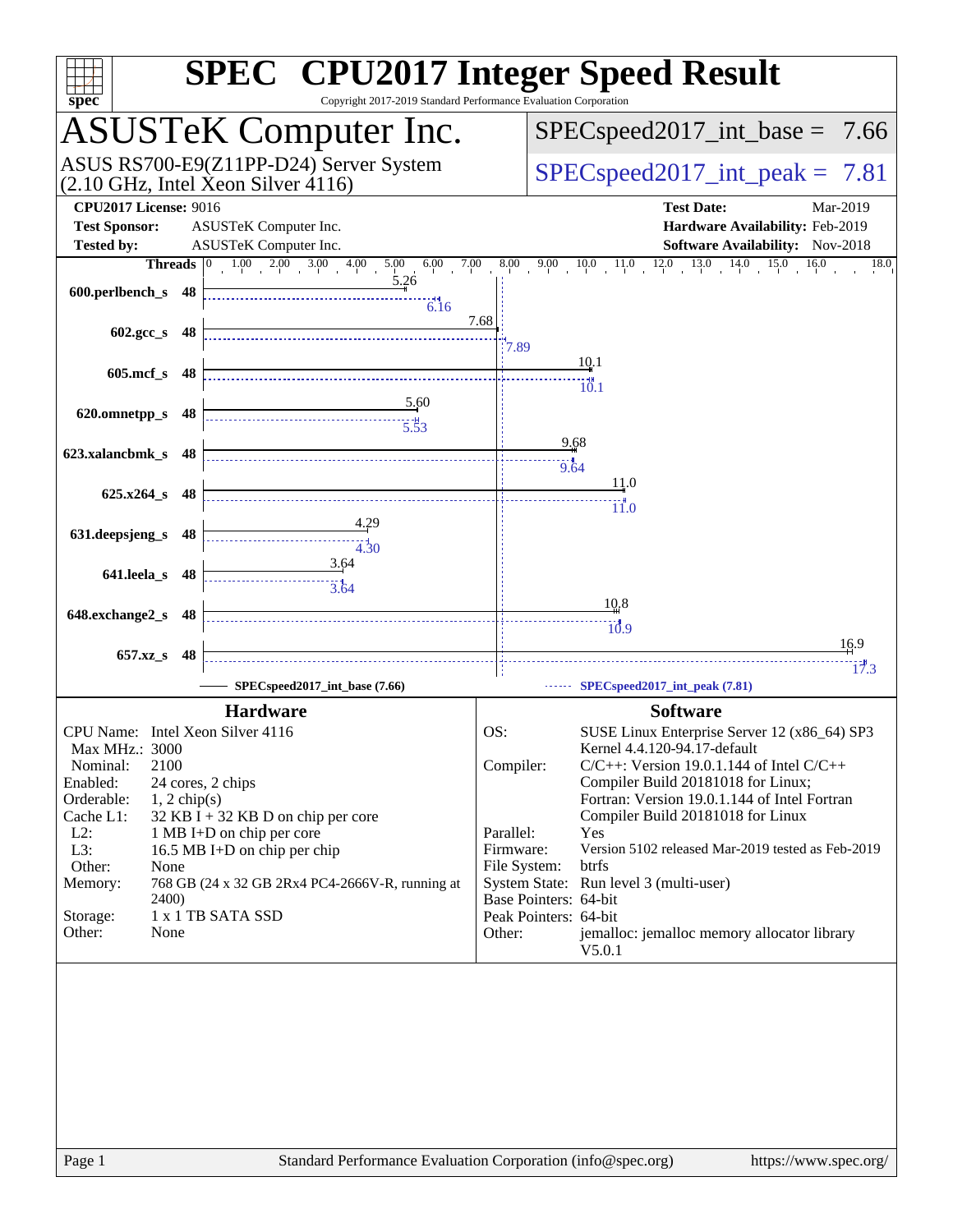

Copyright 2017-2019 Standard Performance Evaluation Corporation

# ASUSTeK Computer Inc.

ASUS RS700-E9(Z11PP-D24) Server System<br>(2.10 GHz, Intel Xeon Silver 4116)

 $SPECspeed2017\_int\_base = 7.66$ 

 $SPECspeed2017\_int\_peak = 7.81$ 

**[Test Sponsor:](http://www.spec.org/auto/cpu2017/Docs/result-fields.html#TestSponsor)** ASUSTeK Computer Inc. **[Hardware Availability:](http://www.spec.org/auto/cpu2017/Docs/result-fields.html#HardwareAvailability)** Feb-2019

**[CPU2017 License:](http://www.spec.org/auto/cpu2017/Docs/result-fields.html#CPU2017License)** 9016 **[Test Date:](http://www.spec.org/auto/cpu2017/Docs/result-fields.html#TestDate)** Mar-2019 **[Tested by:](http://www.spec.org/auto/cpu2017/Docs/result-fields.html#Testedby)** ASUSTeK Computer Inc. **[Software Availability:](http://www.spec.org/auto/cpu2017/Docs/result-fields.html#SoftwareAvailability)** Nov-2018

### **[Results Table](http://www.spec.org/auto/cpu2017/Docs/result-fields.html#ResultsTable)**

|                                    | <b>Base</b>    |                |             |                |       |                |       |                | <b>Peak</b>    |              |                |              |                |              |  |
|------------------------------------|----------------|----------------|-------------|----------------|-------|----------------|-------|----------------|----------------|--------------|----------------|--------------|----------------|--------------|--|
| <b>Benchmark</b>                   | <b>Threads</b> | <b>Seconds</b> | Ratio       | <b>Seconds</b> | Ratio | <b>Seconds</b> | Ratio | <b>Threads</b> | <b>Seconds</b> | <b>Ratio</b> | <b>Seconds</b> | <b>Ratio</b> | <b>Seconds</b> | <b>Ratio</b> |  |
| $600.$ perlbench $\mathsf{S}$      | 48             | 339            | 5.24        | 337            | 5.26  | 336            | 5.29  | 48             | 288            | 6.17         | 294            | 6.04         | 288            | 6.16         |  |
| $602.\text{gcc s}$                 | 48             | 517            | 7.70        | 521            | 7.65  | 519            | 7.68  | 48             | 504            | 7.89         | 505            | 7.89         | 505            | 7.89         |  |
| $605$ .mcf s                       | 48             | 467            | 10.1        | 468            | 10.1  | 466            | 10.1  | 48             | 465            | <b>10.1</b>  | 463            | 10.2         | 469            | 10.1         |  |
| 620.omnetpp_s                      | 48             | 291            | 5.60        | 291            | 5.61  | 292            | 5.58  | 48             | 290            | 5.62         | 295            | 5.53         | 295            | 5.53         |  |
| 623.xalancbmk_s                    | 48             | 146            | 9.73        | 147            | 9.63  | 146            | 9.68  | 48             | 147            | 9.67         | 147            | 9.63         | 147            | 9.64         |  |
| 625.x264 s                         | 48             | 161            | <b>11.0</b> | 160            | 11.0  | 161            | 10.9  | 48             | 161            | <b>11.0</b>  | 161            | 11.0         | 160            | 1.0          |  |
| 631.deepsjeng_s                    | 48             | 334            | 4.29        | 333            | 4.30  | 334            | 4.29  | 48             | 333            | 4.30         | 333            | 4.30         | 333            | 4.30         |  |
| 641.leela s                        | 48             | 469            | 3.64        | 469            | 3.63  | 469            | 3.64  | 48             | 469            | 3.64         | 470            | 3.63         | 469            | 3.64         |  |
| 648.exchange2 s                    | 48             | 271            | 10.9        | 274            | 10.7  | 273            | 10.8  | 48             | 271            | 10.8         | 270            | 10.9         | 270            | 10.9         |  |
| $657.xz$ s                         | 48             | 368            | 16.8        | 365            | 16.9  | 365            | 16.9  | 48             | 357            | 17.3         | 358            | 17.3         | 358            | 17.3         |  |
| $SPECspeed2017$ int base =<br>7.66 |                |                |             |                |       |                |       |                |                |              |                |              |                |              |  |

**[SPECspeed2017\\_int\\_peak =](http://www.spec.org/auto/cpu2017/Docs/result-fields.html#SPECspeed2017intpeak) 7.81**

Results appear in the [order in which they were run.](http://www.spec.org/auto/cpu2017/Docs/result-fields.html#RunOrder) Bold underlined text [indicates a median measurement](http://www.spec.org/auto/cpu2017/Docs/result-fields.html#Median).

### **[Operating System Notes](http://www.spec.org/auto/cpu2017/Docs/result-fields.html#OperatingSystemNotes)**

Stack size set to unlimited using "ulimit -s unlimited"

### **[General Notes](http://www.spec.org/auto/cpu2017/Docs/result-fields.html#GeneralNotes)**

Environment variables set by runcpu before the start of the run: KMP\_AFFINITY = "granularity=fine,scatter" LD\_LIBRARY\_PATH = "/spec2017\_2019u1/lib/ia32:/spec2017\_2019u1/lib/intel64: /spec2017\_2019u1/je5.0.1-32:/spec2017\_2019u1/je5.0.1-64" OMP\_STACKSIZE = "192M" Binaries compiled on a system with 1x Intel Core i9-7900X CPU + 32GB RAM memory using Redhat Enterprise Linux 7.5 Transparent Huge Pages enabled by default Prior to runcpu invocation Filesystem page cache synced and cleared with: sync; echo 3> /proc/sys/vm/drop\_caches jemalloc: jemalloc, a general purpose malloc implementation jemalloc: built with the RedHat Enterprise 7.5, and the system compiler gcc 4.8.5 jemalloc: sources available from jemalloc.net or<https://github.com/jemalloc/jemalloc/releases> Yes: The test sponsor attests, as of date of publication, that CVE-2017-5754 (Meltdown) is mitigated in the system as tested and documented. Yes: The test sponsor attests, as of date of publication, that CVE-2017-5753 (Spectre variant 1) is mitigated in the system as tested and documented. Yes: The test sponsor attests, as of date of publication, that CVE-2017-5715 (Spectre variant 2) is mitigated in the system as tested and documented.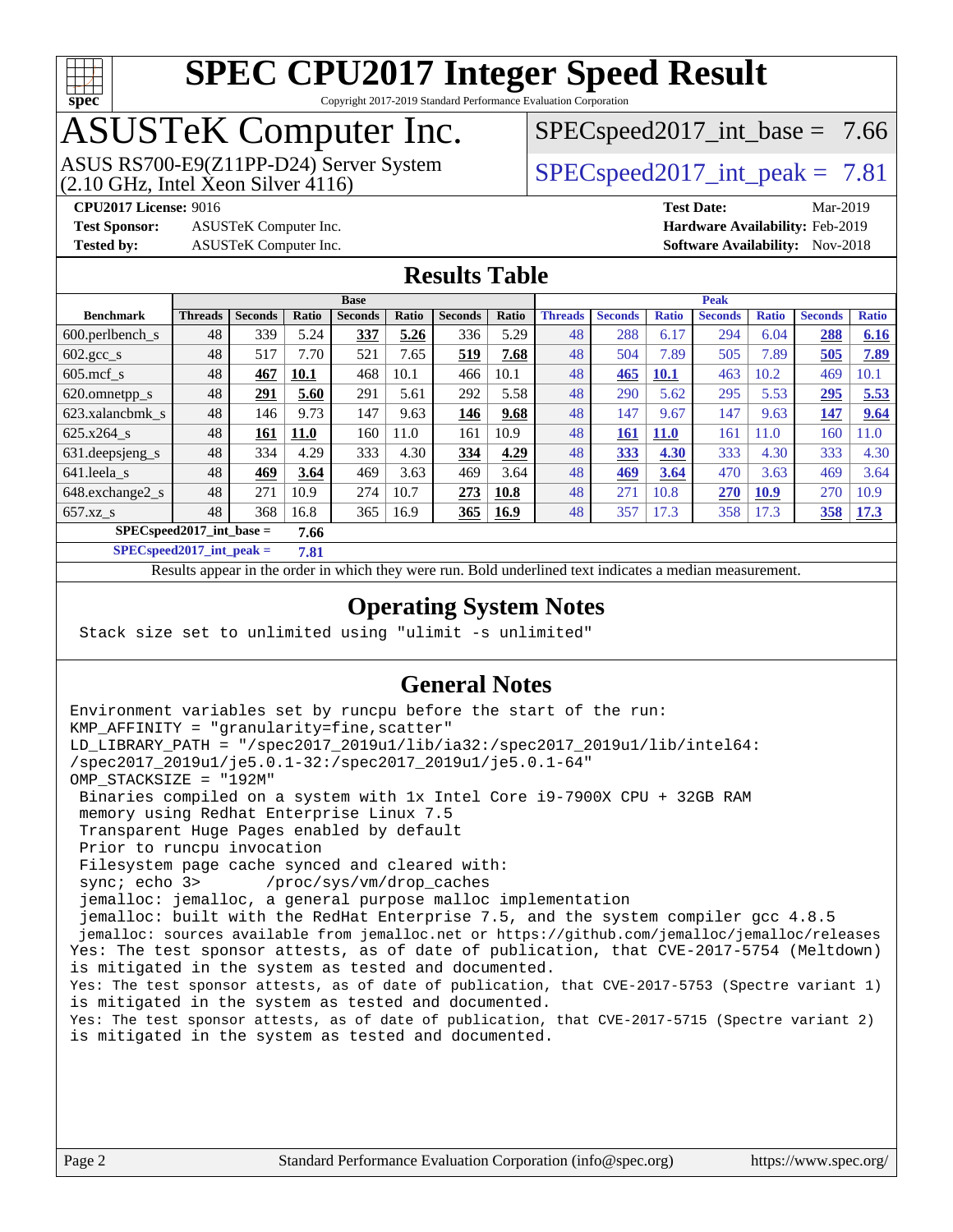

Copyright 2017-2019 Standard Performance Evaluation Corporation

## ASUSTeK Computer Inc.

(2.10 GHz, Intel Xeon Silver 4116) ASUS RS700-E9(Z11PP-D24) Server System  $SPIECSpeed2017$  int\_peak = 7.81

 $SPEC speed2017\_int\_base = 7.66$ 

**[Test Sponsor:](http://www.spec.org/auto/cpu2017/Docs/result-fields.html#TestSponsor)** ASUSTeK Computer Inc. **[Hardware Availability:](http://www.spec.org/auto/cpu2017/Docs/result-fields.html#HardwareAvailability)** Feb-2019 **[Tested by:](http://www.spec.org/auto/cpu2017/Docs/result-fields.html#Testedby)** ASUSTeK Computer Inc. **[Software Availability:](http://www.spec.org/auto/cpu2017/Docs/result-fields.html#SoftwareAvailability)** Nov-2018

**[CPU2017 License:](http://www.spec.org/auto/cpu2017/Docs/result-fields.html#CPU2017License)** 9016 **[Test Date:](http://www.spec.org/auto/cpu2017/Docs/result-fields.html#TestDate)** Mar-2019

#### **[Platform Notes](http://www.spec.org/auto/cpu2017/Docs/result-fields.html#PlatformNotes)**

Page 3 Standard Performance Evaluation Corporation [\(info@spec.org\)](mailto:info@spec.org) <https://www.spec.org/> BIOS Configuration: SNC = Disabled IMC interleaving = AUTO Patrol Scrub = Disabled VT-d = Disabled HyperThreading = Disabled Sysinfo program /spec2017\_2019u1/bin/sysinfo Rev: r5974 of 2018-05-19 9bcde8f2999c33d61f64985e45859ea9 running on linux-pmm5 Sat Mar 30 02:53:41 2019 SUT (System Under Test) info as seen by some common utilities. For more information on this section, see <https://www.spec.org/cpu2017/Docs/config.html#sysinfo> From /proc/cpuinfo model name : Intel(R) Xeon(R) Silver 4116 CPU @ 2.10GHz 2 "physical id"s (chips) 24 "processors" cores, siblings (Caution: counting these is hw and system dependent. The following excerpts from /proc/cpuinfo might not be reliable. Use with caution.) cpu cores : 12 siblings : 12 physical 0: cores 0 1 2 3 4 5 8 9 10 11 12 13 physical 1: cores 0 1 2 3 4 5 8 9 10 11 12 13 From lscpu: Architecture: x86\_64 CPU op-mode(s): 32-bit, 64-bit Byte Order: Little Endian  $CPU(s):$  24 On-line CPU(s) list: 0-23 Thread(s) per core: 1 Core(s) per socket: 12 Socket(s): 2 NUMA node(s): 2 Vendor ID: GenuineIntel CPU family: 6 Model: 85 Model name:  $Intel(R)$  Xeon(R) Silver 4116 CPU @ 2.10GHz Stepping: 4 CPU MHz: 2776.813 CPU max MHz: 3000.0000 CPU min MHz: 800.0000 BogoMIPS: 4200.00 Virtualization: VT-x L1d cache: 32K L1i cache: 32K **(Continued on next page)**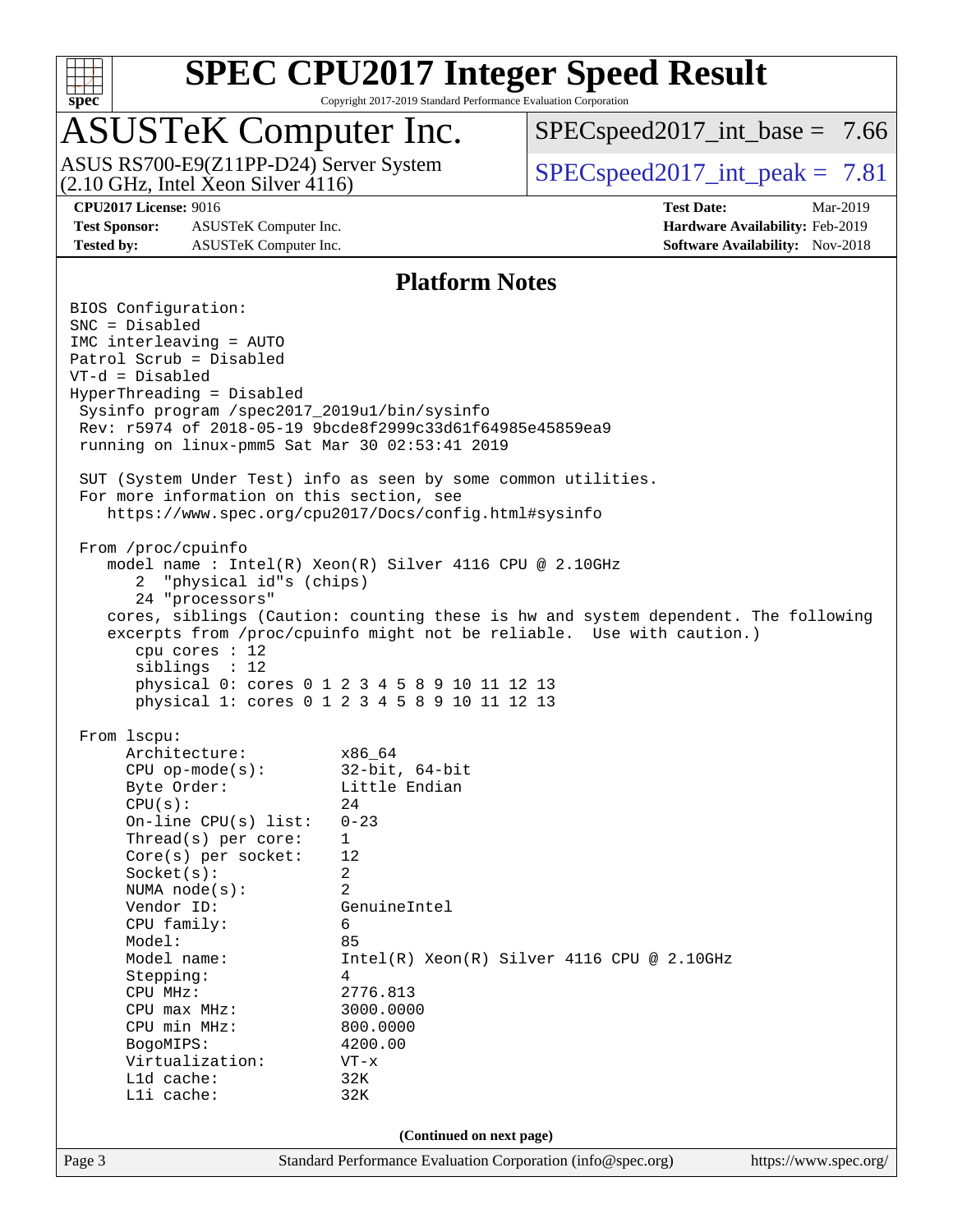

Copyright 2017-2019 Standard Performance Evaluation Corporation

# ASUSTeK Computer Inc.

(2.10 GHz, Intel Xeon Silver 4116) ASUS RS700-E9(Z11PP-D24) Server System  $SPIECSpeed2017$  int\_peak = 7.81

 $SPECspeed2017\_int\_base = 7.66$ 

#### **[CPU2017 License:](http://www.spec.org/auto/cpu2017/Docs/result-fields.html#CPU2017License)** 9016 **[Test Date:](http://www.spec.org/auto/cpu2017/Docs/result-fields.html#TestDate)** Mar-2019

**[Test Sponsor:](http://www.spec.org/auto/cpu2017/Docs/result-fields.html#TestSponsor)** ASUSTeK Computer Inc. **[Hardware Availability:](http://www.spec.org/auto/cpu2017/Docs/result-fields.html#HardwareAvailability)** Feb-2019 **[Tested by:](http://www.spec.org/auto/cpu2017/Docs/result-fields.html#Testedby)** ASUSTeK Computer Inc. **[Software Availability:](http://www.spec.org/auto/cpu2017/Docs/result-fields.html#SoftwareAvailability)** Nov-2018

#### **[Platform Notes \(Continued\)](http://www.spec.org/auto/cpu2017/Docs/result-fields.html#PlatformNotes)**

 L2 cache: 1024K L3 cache: 16896K NUMA node0 CPU(s): 0-11 NUMA node1 CPU(s): 12-23

Flags: fpu vme de pse tsc msr pae mce cx8 apic sep mtrr pge mca cmov pat pse36 clflush dts acpi mmx fxsr sse sse2 ss ht tm pbe syscall nx pdpe1gb rdtscp lm constant\_tsc art arch\_perfmon pebs bts rep\_good nopl xtopology nonstop\_tsc aperfmperf eagerfpu pni pclmulqdq dtes64 monitor ds\_cpl vmx smx est tm2 ssse3 sdbg fma cx16 xtpr pdcm pcid dca sse4\_1 sse4\_2 x2apic movbe popcnt tsc\_deadline\_timer aes xsave avx f16c rdrand lahf\_lm abm 3dnowprefetch ida arat epb invpcid\_single pln pts dtherm hwp hwp\_act\_window hwp\_epp hwp\_pkg\_req intel\_pt rsb\_ctxsw spec\_ctrl stibp retpoline kaiser tpr\_shadow vnmi flexpriority ept vpid fsgsbase tsc\_adjust bmi1 hle avx2 smep bmi2 erms invpcid rtm cqm mpx avx512f avx512dq rdseed adx smap clflushopt clwb avx512cd avx512bw avx512vl xsaveopt xsavec xgetbv1 cqm\_llc cqm\_occup\_llc pku ospke

 /proc/cpuinfo cache data cache size : 16896 KB

 From numactl --hardware WARNING: a numactl 'node' might or might not correspond to a physical chip. available: 2 nodes (0-1)

 node 0 cpus: 0 1 2 3 4 5 6 7 8 9 10 11 node 0 size: 386333 MB node 0 free: 384633 MB node 1 cpus: 12 13 14 15 16 17 18 19 20 21 22 23 node 1 size: 387036 MB

 node 1 free: 384733 MB node distances:

node 0 1<br>0: 10 21 0: 10 21 1: 21 10

 From /proc/meminfo MemTotal: 791931416 kB HugePages\_Total: 0

Hugepagesize: 2048 kB

 From /etc/\*release\* /etc/\*version\* SuSE-release: SUSE Linux Enterprise Server 12 (x86\_64) VERSION = 12 PATCHLEVEL = 3 # This file is deprecated and will be removed in a future service pack or release. # Please check /etc/os-release for details about this release. os-release: NAME="SLES"

**(Continued on next page)**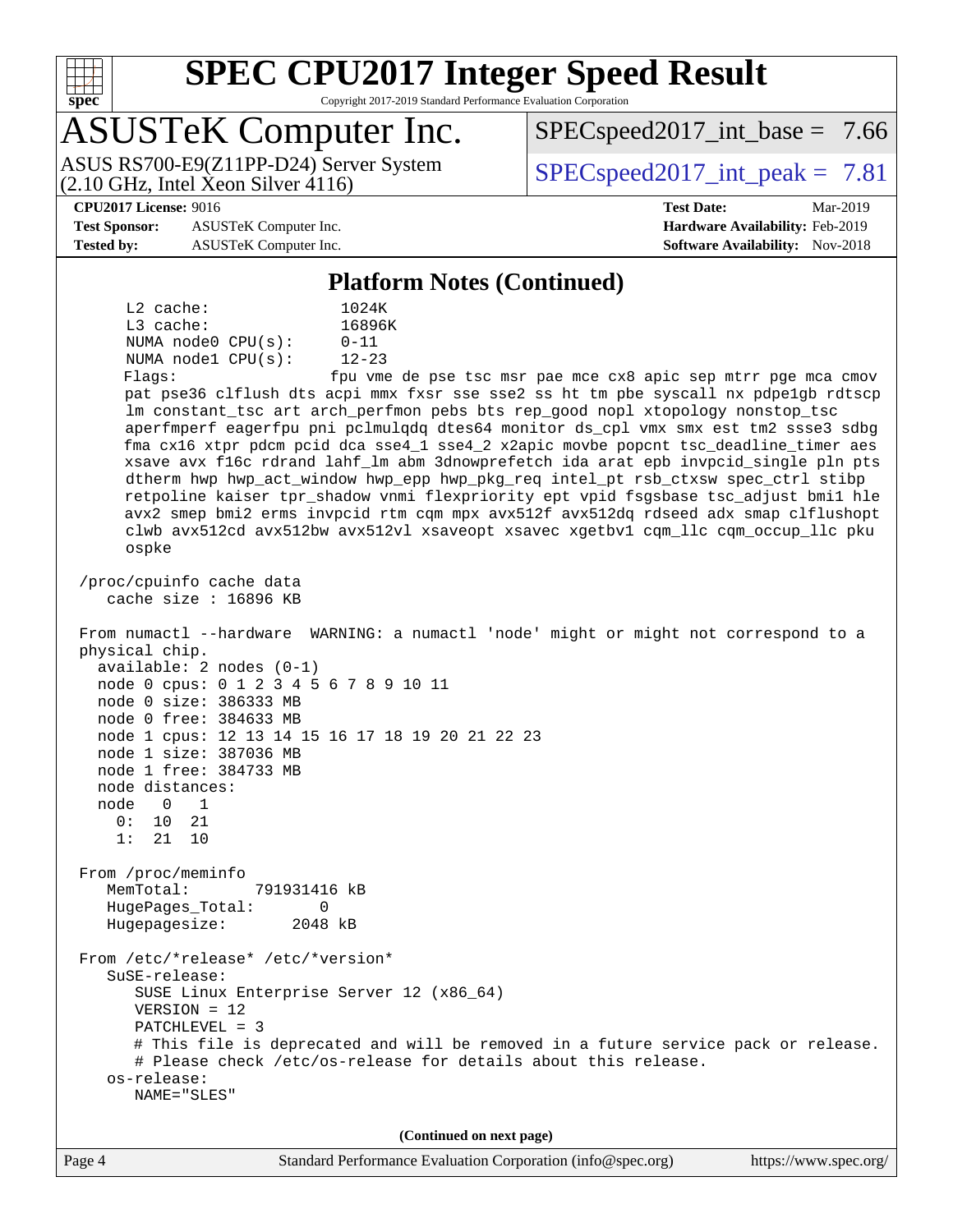

Copyright 2017-2019 Standard Performance Evaluation Corporation

# ASUSTeK Computer Inc.

 $(2.10 \text{ GHz}, \text{Intel } \hat{\text{X}}$ con Silver 4116) ASUS RS700-E9(Z11PP-D24) Server System  $\sqrt{\text{SPEC speed2017\_int\_peak}} = 7.81$ 

 $SPECspeed2017\_int\_base = 7.66$ 

**[Test Sponsor:](http://www.spec.org/auto/cpu2017/Docs/result-fields.html#TestSponsor)** ASUSTeK Computer Inc. **[Hardware Availability:](http://www.spec.org/auto/cpu2017/Docs/result-fields.html#HardwareAvailability)** Feb-2019 **[Tested by:](http://www.spec.org/auto/cpu2017/Docs/result-fields.html#Testedby)** ASUSTeK Computer Inc. **[Software Availability:](http://www.spec.org/auto/cpu2017/Docs/result-fields.html#SoftwareAvailability)** Nov-2018

**[CPU2017 License:](http://www.spec.org/auto/cpu2017/Docs/result-fields.html#CPU2017License)** 9016 **[Test Date:](http://www.spec.org/auto/cpu2017/Docs/result-fields.html#TestDate)** Mar-2019

#### **[Platform Notes \(Continued\)](http://www.spec.org/auto/cpu2017/Docs/result-fields.html#PlatformNotes)**

 VERSION="12-SP3" VERSION\_ID="12.3" PRETTY\_NAME="SUSE Linux Enterprise Server 12 SP3" ID="sles" ANSI\_COLOR="0;32" CPE\_NAME="cpe:/o:suse:sles:12:sp3"

uname -a:

 Linux linux-pmm5 4.4.120-94.17-default #1 SMP Wed Mar 14 17:23:00 UTC 2018 (cf3a7bb) x86\_64 x86\_64 x86\_64 GNU/Linux

Kernel self-reported vulnerability status:

 CVE-2017-5754 (Meltdown): Mitigation: PTI CVE-2017-5753 (Spectre variant 1): Mitigation: \_\_user pointer sanitization CVE-2017-5715 (Spectre variant 2): Mitigation: IBRS+IBPB

run-level 3 Mar 29 09:11

 SPEC is set to: /spec2017\_2019u1 Filesystem Type Size Used Avail Use% Mounted on /dev/sda2 btrfs 933G 70G 863G 8% /

 Additional information from dmidecode follows. WARNING: Use caution when you interpret this section. The 'dmidecode' program reads system data which is "intended to allow hardware to be accurately determined", but the intent may not be met, as there are frequent changes to hardware, firmware, and the "DMTF SMBIOS" standard. BIOS American Megatrends Inc. 5102 02/11/2019

Memory:

24x Samsung M393A4K40BB2-CTD 32 GB 2 rank 2666, configured at 2400

(End of data from sysinfo program)

#### **[Compiler Version Notes](http://www.spec.org/auto/cpu2017/Docs/result-fields.html#CompilerVersionNotes)**

Page 5 Standard Performance Evaluation Corporation [\(info@spec.org\)](mailto:info@spec.org) <https://www.spec.org/> ============================================================================== CC 600.perlbench\_s(base) 602.gcc\_s(base) 605.mcf\_s(base) 625.x264\_s(base, peak) 657.xz\_s(base) ------------------------------------------------------------------------------ Intel(R) C Intel(R) 64 Compiler for applications running on Intel(R)  $64$ , Version 19.0.1.144 Build 20181018 Copyright (C) 1985-2018 Intel Corporation. All rights reserved. ------------------------------------------------------------------------------ ============================================================================== CC 600.perlbench s(peak) 602.gcc s(peak) 605.mcf s(peak) 657.xz s(peak) **(Continued on next page)**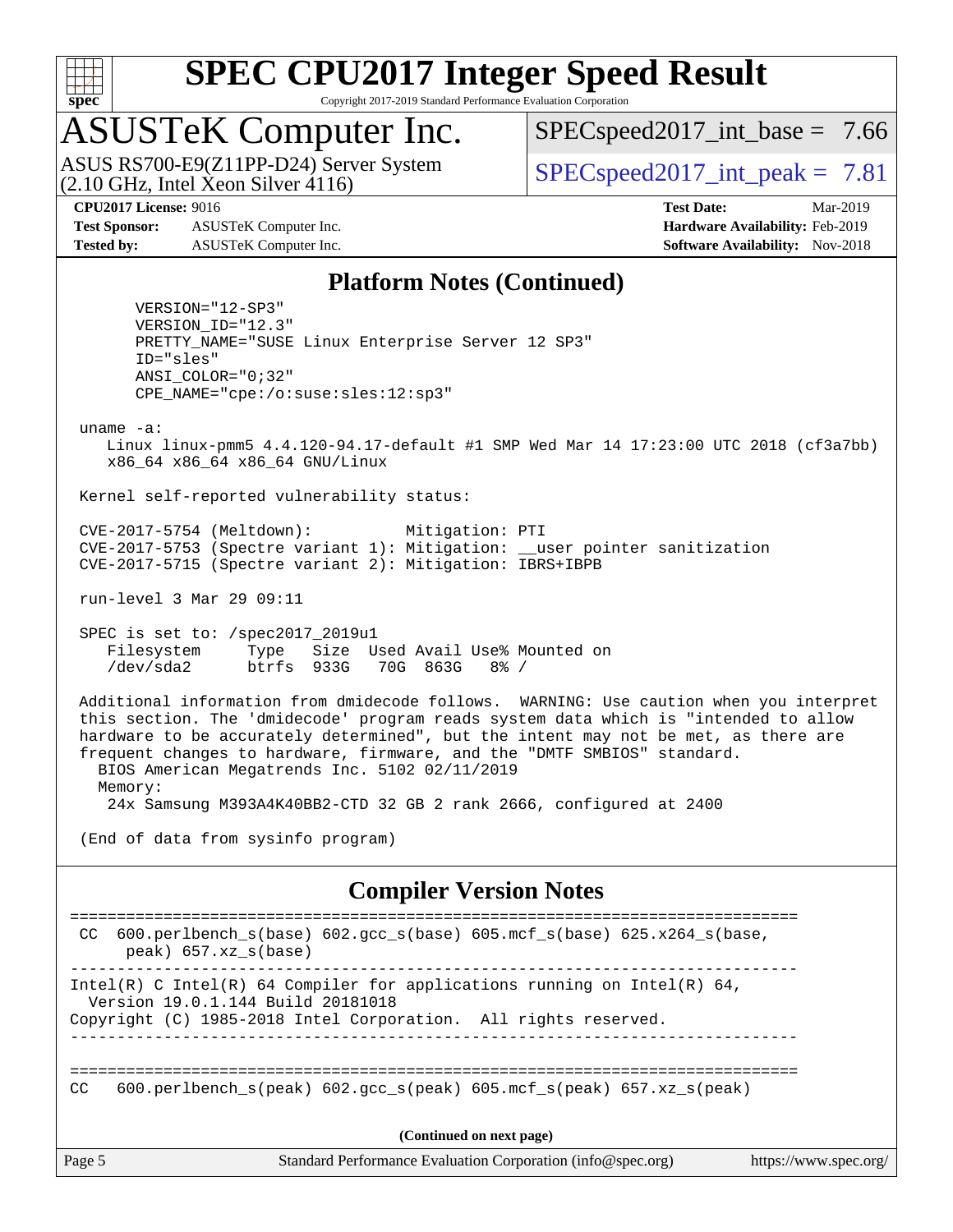

Copyright 2017-2019 Standard Performance Evaluation Corporation

## ASUSTeK Computer Inc.

ASUS RS700-E9(Z11PP-D24) Server System <br>(2.10 GHz, Intel Xeon Silver 4116) [SPECspeed2017\\_int\\_peak =](http://www.spec.org/auto/cpu2017/Docs/result-fields.html#SPECspeed2017intpeak) 7.81

[SPECspeed2017\\_int\\_base =](http://www.spec.org/auto/cpu2017/Docs/result-fields.html#SPECspeed2017intbase) 7.66

**[Test Sponsor:](http://www.spec.org/auto/cpu2017/Docs/result-fields.html#TestSponsor)** ASUSTeK Computer Inc. **[Hardware Availability:](http://www.spec.org/auto/cpu2017/Docs/result-fields.html#HardwareAvailability)** Feb-2019 **[Tested by:](http://www.spec.org/auto/cpu2017/Docs/result-fields.html#Testedby)** ASUSTeK Computer Inc. **[Software Availability:](http://www.spec.org/auto/cpu2017/Docs/result-fields.html#SoftwareAvailability)** Nov-2018

**[CPU2017 License:](http://www.spec.org/auto/cpu2017/Docs/result-fields.html#CPU2017License)** 9016 **[Test Date:](http://www.spec.org/auto/cpu2017/Docs/result-fields.html#TestDate)** Mar-2019

### **[Compiler Version Notes \(Continued\)](http://www.spec.org/auto/cpu2017/Docs/result-fields.html#CompilerVersionNotes)**

| Intel(R) C Intel(R) 64 Compiler for applications running on Intel(R) 64,<br>Version 19.0.1.144 Build 20181018<br>Copyright (C) 1985-2018 Intel Corporation. All rights reserved.       |
|----------------------------------------------------------------------------------------------------------------------------------------------------------------------------------------|
| CXXC 620.omnetpp $s(base)$ 623.xalancbmk $s(base, peak)$ 631.deepsjeng $s(base,$<br>peak) 641. leela s(base, peak)                                                                     |
| Intel(R) $C++$ Intel(R) 64 Compiler for applications running on Intel(R) 64,<br>Version 19.0.1.144 Build 20181018<br>Copyright (C) 1985-2018 Intel Corporation. All rights reserved.   |
| $CXXC$ 620.omnetpp $s$ (peak)                                                                                                                                                          |
| Intel(R) $C++$ Intel(R) 64 Compiler for applications running on Intel(R) 64,<br>Version 19.0.1.144 Build 20181018<br>Copyright (C) 1985-2018 Intel Corporation. All rights reserved.   |
| FC 648. exchange2 s(base, peak)                                                                                                                                                        |
| Intel(R) Fortran Intel(R) 64 Compiler for applications running on Intel(R)<br>64, Version 19.0.1.144 Build 20181018<br>Copyright (C) 1985-2018 Intel Corporation. All rights reserved. |

## **[Base Compiler Invocation](http://www.spec.org/auto/cpu2017/Docs/result-fields.html#BaseCompilerInvocation)**

[C benchmarks](http://www.spec.org/auto/cpu2017/Docs/result-fields.html#Cbenchmarks): [icc -m64 -std=c11](http://www.spec.org/cpu2017/results/res2019q2/cpu2017-20190411-11815.flags.html#user_CCbase_intel_icc_64bit_c11_33ee0cdaae7deeeab2a9725423ba97205ce30f63b9926c2519791662299b76a0318f32ddfffdc46587804de3178b4f9328c46fa7c2b0cd779d7a61945c91cd35)

[C++ benchmarks:](http://www.spec.org/auto/cpu2017/Docs/result-fields.html#CXXbenchmarks) [icpc -m64](http://www.spec.org/cpu2017/results/res2019q2/cpu2017-20190411-11815.flags.html#user_CXXbase_intel_icpc_64bit_4ecb2543ae3f1412ef961e0650ca070fec7b7afdcd6ed48761b84423119d1bf6bdf5cad15b44d48e7256388bc77273b966e5eb805aefd121eb22e9299b2ec9d9)

[Fortran benchmarks](http://www.spec.org/auto/cpu2017/Docs/result-fields.html#Fortranbenchmarks): [ifort -m64](http://www.spec.org/cpu2017/results/res2019q2/cpu2017-20190411-11815.flags.html#user_FCbase_intel_ifort_64bit_24f2bb282fbaeffd6157abe4f878425411749daecae9a33200eee2bee2fe76f3b89351d69a8130dd5949958ce389cf37ff59a95e7a40d588e8d3a57e0c3fd751)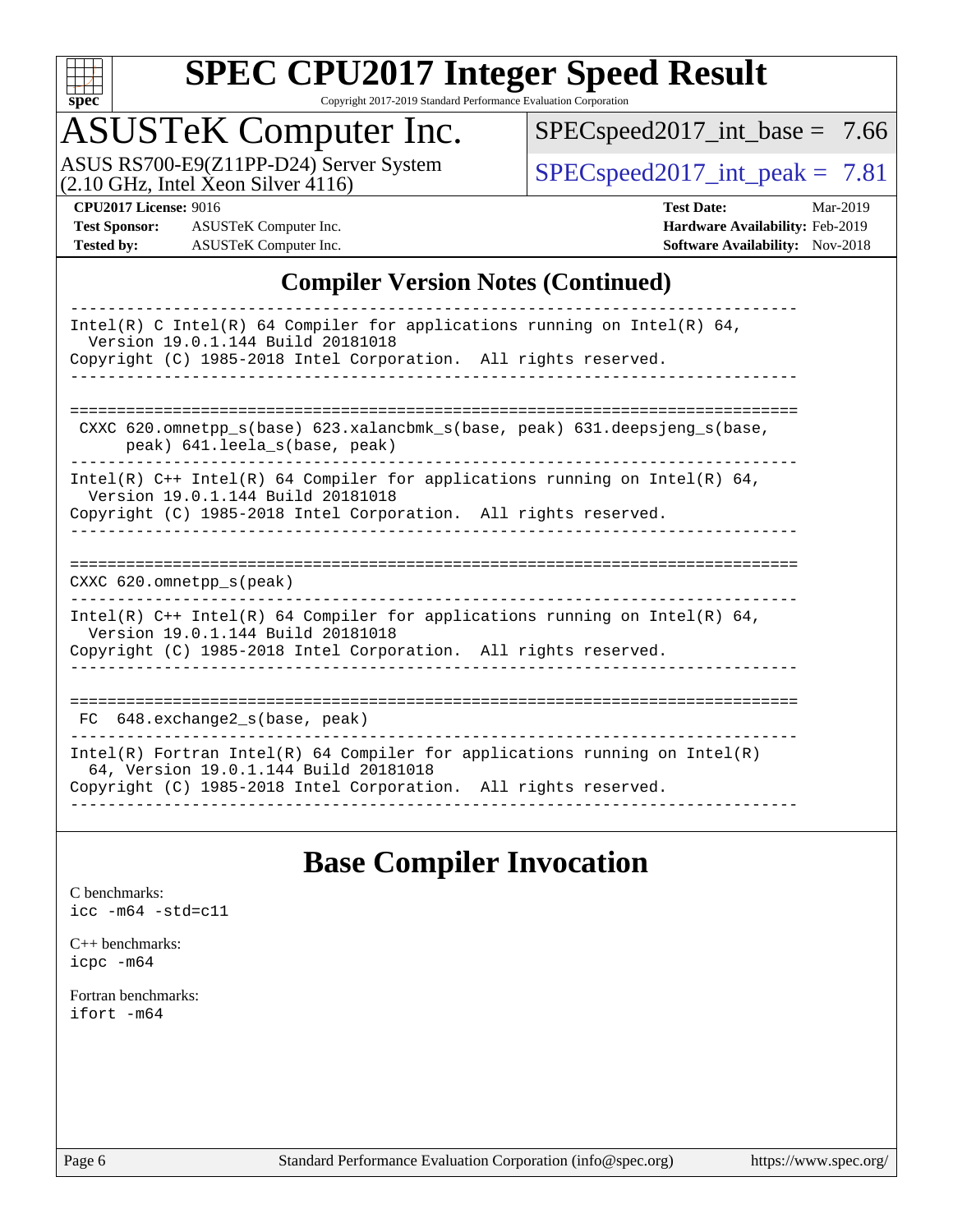

Copyright 2017-2019 Standard Performance Evaluation Corporation

# ASUSTeK Computer Inc.

 $(2.10 \text{ GHz}, \text{Intel } \hat{\text{X}}$ con Silver 4116) ASUS RS700-E9(Z11PP-D24) Server System  $SPIECSpeed2017$  int\_peak = 7.81

 $SPECspeed2017\_int\_base = 7.66$ 

**[Test Sponsor:](http://www.spec.org/auto/cpu2017/Docs/result-fields.html#TestSponsor)** ASUSTeK Computer Inc. **[Hardware Availability:](http://www.spec.org/auto/cpu2017/Docs/result-fields.html#HardwareAvailability)** Feb-2019 **[Tested by:](http://www.spec.org/auto/cpu2017/Docs/result-fields.html#Testedby)** ASUSTeK Computer Inc. **[Software Availability:](http://www.spec.org/auto/cpu2017/Docs/result-fields.html#SoftwareAvailability)** Nov-2018

**[CPU2017 License:](http://www.spec.org/auto/cpu2017/Docs/result-fields.html#CPU2017License)** 9016 **[Test Date:](http://www.spec.org/auto/cpu2017/Docs/result-fields.html#TestDate)** Mar-2019

## **[Base Portability Flags](http://www.spec.org/auto/cpu2017/Docs/result-fields.html#BasePortabilityFlags)**

 600.perlbench\_s: [-DSPEC\\_LP64](http://www.spec.org/cpu2017/results/res2019q2/cpu2017-20190411-11815.flags.html#b600.perlbench_s_basePORTABILITY_DSPEC_LP64) [-DSPEC\\_LINUX\\_X64](http://www.spec.org/cpu2017/results/res2019q2/cpu2017-20190411-11815.flags.html#b600.perlbench_s_baseCPORTABILITY_DSPEC_LINUX_X64)  $602.\text{gcc}\$ s:  $-DSPEC$  LP64 605.mcf\_s: [-DSPEC\\_LP64](http://www.spec.org/cpu2017/results/res2019q2/cpu2017-20190411-11815.flags.html#suite_basePORTABILITY605_mcf_s_DSPEC_LP64) 620.omnetpp\_s: [-DSPEC\\_LP64](http://www.spec.org/cpu2017/results/res2019q2/cpu2017-20190411-11815.flags.html#suite_basePORTABILITY620_omnetpp_s_DSPEC_LP64) 623.xalancbmk\_s: [-DSPEC\\_LP64](http://www.spec.org/cpu2017/results/res2019q2/cpu2017-20190411-11815.flags.html#suite_basePORTABILITY623_xalancbmk_s_DSPEC_LP64) [-DSPEC\\_LINUX](http://www.spec.org/cpu2017/results/res2019q2/cpu2017-20190411-11815.flags.html#b623.xalancbmk_s_baseCXXPORTABILITY_DSPEC_LINUX) 625.x264\_s: [-DSPEC\\_LP64](http://www.spec.org/cpu2017/results/res2019q2/cpu2017-20190411-11815.flags.html#suite_basePORTABILITY625_x264_s_DSPEC_LP64) 631.deepsjeng\_s: [-DSPEC\\_LP64](http://www.spec.org/cpu2017/results/res2019q2/cpu2017-20190411-11815.flags.html#suite_basePORTABILITY631_deepsjeng_s_DSPEC_LP64) 641.leela\_s: [-DSPEC\\_LP64](http://www.spec.org/cpu2017/results/res2019q2/cpu2017-20190411-11815.flags.html#suite_basePORTABILITY641_leela_s_DSPEC_LP64) 648.exchange2\_s: [-DSPEC\\_LP64](http://www.spec.org/cpu2017/results/res2019q2/cpu2017-20190411-11815.flags.html#suite_basePORTABILITY648_exchange2_s_DSPEC_LP64) 657.xz\_s: [-DSPEC\\_LP64](http://www.spec.org/cpu2017/results/res2019q2/cpu2017-20190411-11815.flags.html#suite_basePORTABILITY657_xz_s_DSPEC_LP64)

## **[Base Optimization Flags](http://www.spec.org/auto/cpu2017/Docs/result-fields.html#BaseOptimizationFlags)**

#### [C benchmarks](http://www.spec.org/auto/cpu2017/Docs/result-fields.html#Cbenchmarks):

[-Wl,-z,muldefs](http://www.spec.org/cpu2017/results/res2019q2/cpu2017-20190411-11815.flags.html#user_CCbase_link_force_multiple1_b4cbdb97b34bdee9ceefcfe54f4c8ea74255f0b02a4b23e853cdb0e18eb4525ac79b5a88067c842dd0ee6996c24547a27a4b99331201badda8798ef8a743f577) [-xCORE-AVX2](http://www.spec.org/cpu2017/results/res2019q2/cpu2017-20190411-11815.flags.html#user_CCbase_f-xCORE-AVX2) [-ipo](http://www.spec.org/cpu2017/results/res2019q2/cpu2017-20190411-11815.flags.html#user_CCbase_f-ipo) [-O3](http://www.spec.org/cpu2017/results/res2019q2/cpu2017-20190411-11815.flags.html#user_CCbase_f-O3) [-no-prec-div](http://www.spec.org/cpu2017/results/res2019q2/cpu2017-20190411-11815.flags.html#user_CCbase_f-no-prec-div) [-qopt-mem-layout-trans=4](http://www.spec.org/cpu2017/results/res2019q2/cpu2017-20190411-11815.flags.html#user_CCbase_f-qopt-mem-layout-trans_fa39e755916c150a61361b7846f310bcdf6f04e385ef281cadf3647acec3f0ae266d1a1d22d972a7087a248fd4e6ca390a3634700869573d231a252c784941a8) [-qopenmp](http://www.spec.org/cpu2017/results/res2019q2/cpu2017-20190411-11815.flags.html#user_CCbase_qopenmp_16be0c44f24f464004c6784a7acb94aca937f053568ce72f94b139a11c7c168634a55f6653758ddd83bcf7b8463e8028bb0b48b77bcddc6b78d5d95bb1df2967) [-DSPEC\\_OPENMP](http://www.spec.org/cpu2017/results/res2019q2/cpu2017-20190411-11815.flags.html#suite_CCbase_DSPEC_OPENMP) [-L/usr/local/je5.0.1-64/lib](http://www.spec.org/cpu2017/results/res2019q2/cpu2017-20190411-11815.flags.html#user_CCbase_jemalloc_link_path64_4b10a636b7bce113509b17f3bd0d6226c5fb2346b9178c2d0232c14f04ab830f976640479e5c33dc2bcbbdad86ecfb6634cbbd4418746f06f368b512fced5394) [-ljemalloc](http://www.spec.org/cpu2017/results/res2019q2/cpu2017-20190411-11815.flags.html#user_CCbase_jemalloc_link_lib_d1249b907c500fa1c0672f44f562e3d0f79738ae9e3c4a9c376d49f265a04b9c99b167ecedbf6711b3085be911c67ff61f150a17b3472be731631ba4d0471706)

#### [C++ benchmarks:](http://www.spec.org/auto/cpu2017/Docs/result-fields.html#CXXbenchmarks)

[-Wl,-z,muldefs](http://www.spec.org/cpu2017/results/res2019q2/cpu2017-20190411-11815.flags.html#user_CXXbase_link_force_multiple1_b4cbdb97b34bdee9ceefcfe54f4c8ea74255f0b02a4b23e853cdb0e18eb4525ac79b5a88067c842dd0ee6996c24547a27a4b99331201badda8798ef8a743f577) [-xCORE-AVX2](http://www.spec.org/cpu2017/results/res2019q2/cpu2017-20190411-11815.flags.html#user_CXXbase_f-xCORE-AVX2) [-ipo](http://www.spec.org/cpu2017/results/res2019q2/cpu2017-20190411-11815.flags.html#user_CXXbase_f-ipo) [-O3](http://www.spec.org/cpu2017/results/res2019q2/cpu2017-20190411-11815.flags.html#user_CXXbase_f-O3) [-no-prec-div](http://www.spec.org/cpu2017/results/res2019q2/cpu2017-20190411-11815.flags.html#user_CXXbase_f-no-prec-div) [-qopt-mem-layout-trans=4](http://www.spec.org/cpu2017/results/res2019q2/cpu2017-20190411-11815.flags.html#user_CXXbase_f-qopt-mem-layout-trans_fa39e755916c150a61361b7846f310bcdf6f04e385ef281cadf3647acec3f0ae266d1a1d22d972a7087a248fd4e6ca390a3634700869573d231a252c784941a8) [-L/usr/local/IntelCompiler19/compilers\\_and\\_libraries\\_2019.1.144/linux/compiler/lib/intel64](http://www.spec.org/cpu2017/results/res2019q2/cpu2017-20190411-11815.flags.html#user_CXXbase_qkmalloc_link_f25da0aa8cf9bced0533715046f0c2fbfb1a7191e3e496916672e09b4c388a884c4c7e4862cb529343da2264b43416df65c99fd1ddbf5dd13ae6d3130cf47881) [-lqkmalloc](http://www.spec.org/cpu2017/results/res2019q2/cpu2017-20190411-11815.flags.html#user_CXXbase_qkmalloc_link_lib_79a818439969f771c6bc311cfd333c00fc099dad35c030f5aab9dda831713d2015205805422f83de8875488a2991c0a156aaa600e1f9138f8fc37004abc96dc5)

#### [Fortran benchmarks:](http://www.spec.org/auto/cpu2017/Docs/result-fields.html#Fortranbenchmarks)

[-xCORE-AVX2](http://www.spec.org/cpu2017/results/res2019q2/cpu2017-20190411-11815.flags.html#user_FCbase_f-xCORE-AVX2) [-ipo](http://www.spec.org/cpu2017/results/res2019q2/cpu2017-20190411-11815.flags.html#user_FCbase_f-ipo) [-O3](http://www.spec.org/cpu2017/results/res2019q2/cpu2017-20190411-11815.flags.html#user_FCbase_f-O3) [-no-prec-div](http://www.spec.org/cpu2017/results/res2019q2/cpu2017-20190411-11815.flags.html#user_FCbase_f-no-prec-div) [-qopt-mem-layout-trans=4](http://www.spec.org/cpu2017/results/res2019q2/cpu2017-20190411-11815.flags.html#user_FCbase_f-qopt-mem-layout-trans_fa39e755916c150a61361b7846f310bcdf6f04e385ef281cadf3647acec3f0ae266d1a1d22d972a7087a248fd4e6ca390a3634700869573d231a252c784941a8) [-nostandard-realloc-lhs](http://www.spec.org/cpu2017/results/res2019q2/cpu2017-20190411-11815.flags.html#user_FCbase_f_2003_std_realloc_82b4557e90729c0f113870c07e44d33d6f5a304b4f63d4c15d2d0f1fab99f5daaed73bdb9275d9ae411527f28b936061aa8b9c8f2d63842963b95c9dd6426b8a)

### **[Peak Compiler Invocation](http://www.spec.org/auto/cpu2017/Docs/result-fields.html#PeakCompilerInvocation)**

[C benchmarks](http://www.spec.org/auto/cpu2017/Docs/result-fields.html#Cbenchmarks): [icc -m64 -std=c11](http://www.spec.org/cpu2017/results/res2019q2/cpu2017-20190411-11815.flags.html#user_CCpeak_intel_icc_64bit_c11_33ee0cdaae7deeeab2a9725423ba97205ce30f63b9926c2519791662299b76a0318f32ddfffdc46587804de3178b4f9328c46fa7c2b0cd779d7a61945c91cd35)

[C++ benchmarks:](http://www.spec.org/auto/cpu2017/Docs/result-fields.html#CXXbenchmarks) [icpc -m64](http://www.spec.org/cpu2017/results/res2019q2/cpu2017-20190411-11815.flags.html#user_CXXpeak_intel_icpc_64bit_4ecb2543ae3f1412ef961e0650ca070fec7b7afdcd6ed48761b84423119d1bf6bdf5cad15b44d48e7256388bc77273b966e5eb805aefd121eb22e9299b2ec9d9)

[Fortran benchmarks](http://www.spec.org/auto/cpu2017/Docs/result-fields.html#Fortranbenchmarks): [ifort -m64](http://www.spec.org/cpu2017/results/res2019q2/cpu2017-20190411-11815.flags.html#user_FCpeak_intel_ifort_64bit_24f2bb282fbaeffd6157abe4f878425411749daecae9a33200eee2bee2fe76f3b89351d69a8130dd5949958ce389cf37ff59a95e7a40d588e8d3a57e0c3fd751)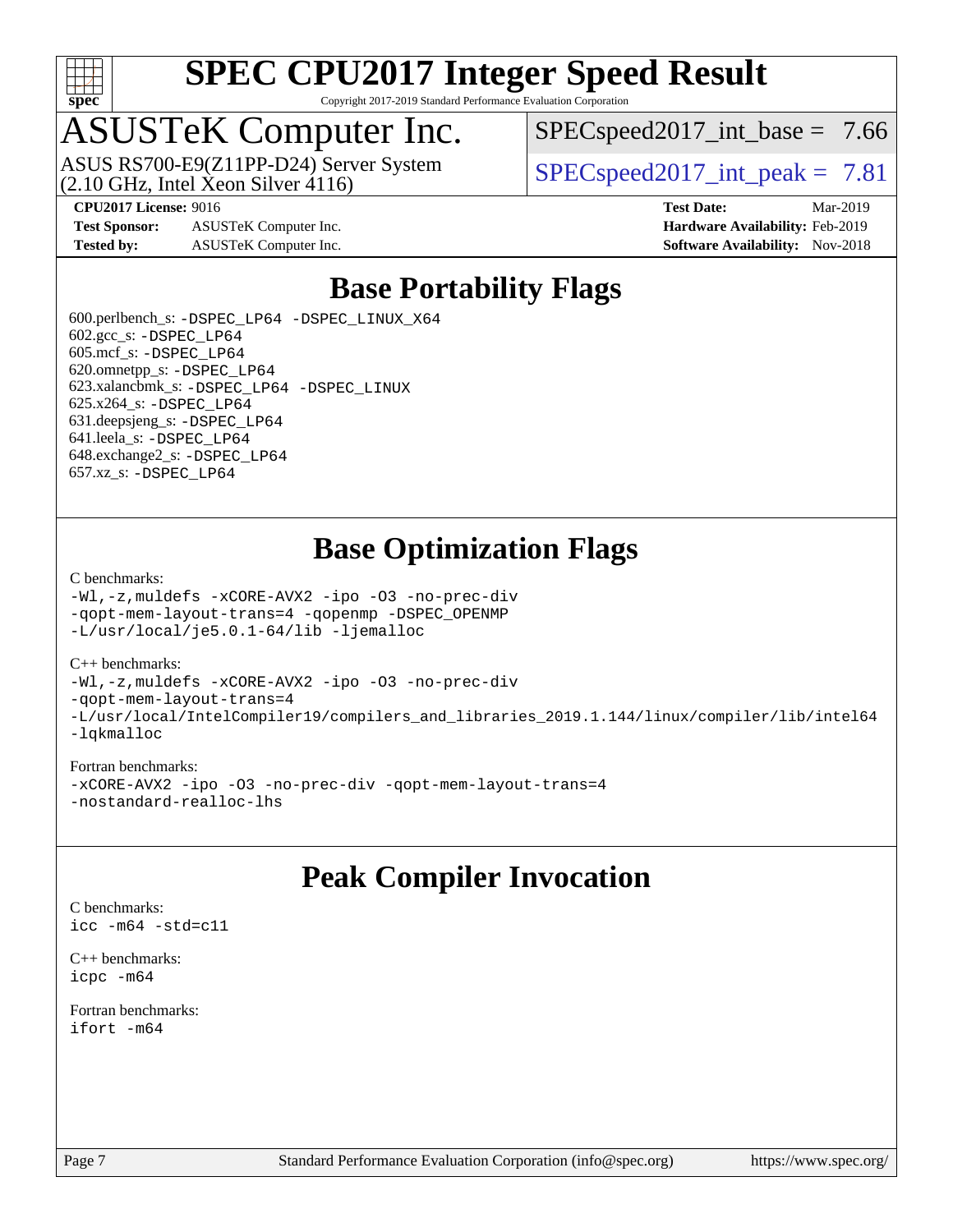

Copyright 2017-2019 Standard Performance Evaluation Corporation

## ASUSTeK Computer Inc.

 $(2.10 \text{ GHz}, \text{Intel } \hat{\text{X}}$ con Silver 4116) ASUS RS700-E9(Z11PP-D24) Server System  $SPIECSpeed2017$  int\_peak = 7.81

 $SPECspeed2017\_int\_base = 7.66$ 

**[Test Sponsor:](http://www.spec.org/auto/cpu2017/Docs/result-fields.html#TestSponsor)** ASUSTeK Computer Inc. **[Hardware Availability:](http://www.spec.org/auto/cpu2017/Docs/result-fields.html#HardwareAvailability)** Feb-2019 **[Tested by:](http://www.spec.org/auto/cpu2017/Docs/result-fields.html#Testedby)** ASUSTeK Computer Inc. **[Software Availability:](http://www.spec.org/auto/cpu2017/Docs/result-fields.html#SoftwareAvailability)** Nov-2018

**[CPU2017 License:](http://www.spec.org/auto/cpu2017/Docs/result-fields.html#CPU2017License)** 9016 **[Test Date:](http://www.spec.org/auto/cpu2017/Docs/result-fields.html#TestDate)** Mar-2019

## **[Peak Portability Flags](http://www.spec.org/auto/cpu2017/Docs/result-fields.html#PeakPortabilityFlags)**

Same as Base Portability Flags

## **[Peak Optimization Flags](http://www.spec.org/auto/cpu2017/Docs/result-fields.html#PeakOptimizationFlags)**

[C benchmarks](http://www.spec.org/auto/cpu2017/Docs/result-fields.html#Cbenchmarks):

600.perlbench\_s:  $-W1$ , -z, muldefs [-prof-gen](http://www.spec.org/cpu2017/results/res2019q2/cpu2017-20190411-11815.flags.html#user_peakPASS1_CFLAGSPASS1_LDFLAGS600_perlbench_s_prof_gen_5aa4926d6013ddb2a31985c654b3eb18169fc0c6952a63635c234f711e6e63dd76e94ad52365559451ec499a2cdb89e4dc58ba4c67ef54ca681ffbe1461d6b36)(pass 1) [-prof-use](http://www.spec.org/cpu2017/results/res2019q2/cpu2017-20190411-11815.flags.html#user_peakPASS2_CFLAGSPASS2_LDFLAGS600_perlbench_s_prof_use_1a21ceae95f36a2b53c25747139a6c16ca95bd9def2a207b4f0849963b97e94f5260e30a0c64f4bb623698870e679ca08317ef8150905d41bd88c6f78df73f19)(pass 2) -02 [-xCORE-AVX2](http://www.spec.org/cpu2017/results/res2019q2/cpu2017-20190411-11815.flags.html#user_peakPASS2_COPTIMIZE600_perlbench_s_f-xCORE-AVX2) [-qopt-mem-layout-trans=4](http://www.spec.org/cpu2017/results/res2019q2/cpu2017-20190411-11815.flags.html#user_peakPASS1_COPTIMIZEPASS2_COPTIMIZE600_perlbench_s_f-qopt-mem-layout-trans_fa39e755916c150a61361b7846f310bcdf6f04e385ef281cadf3647acec3f0ae266d1a1d22d972a7087a248fd4e6ca390a3634700869573d231a252c784941a8) [-ipo](http://www.spec.org/cpu2017/results/res2019q2/cpu2017-20190411-11815.flags.html#user_peakPASS2_COPTIMIZE600_perlbench_s_f-ipo) [-O3](http://www.spec.org/cpu2017/results/res2019q2/cpu2017-20190411-11815.flags.html#user_peakPASS2_COPTIMIZE600_perlbench_s_f-O3) [-no-prec-div](http://www.spec.org/cpu2017/results/res2019q2/cpu2017-20190411-11815.flags.html#user_peakPASS2_COPTIMIZE600_perlbench_s_f-no-prec-div) [-DSPEC\\_SUPPRESS\\_OPENMP](http://www.spec.org/cpu2017/results/res2019q2/cpu2017-20190411-11815.flags.html#suite_peakPASS1_COPTIMIZE600_perlbench_s_DSPEC_SUPPRESS_OPENMP) [-qopenmp](http://www.spec.org/cpu2017/results/res2019q2/cpu2017-20190411-11815.flags.html#user_peakPASS2_COPTIMIZE600_perlbench_s_qopenmp_16be0c44f24f464004c6784a7acb94aca937f053568ce72f94b139a11c7c168634a55f6653758ddd83bcf7b8463e8028bb0b48b77bcddc6b78d5d95bb1df2967) [-DSPEC\\_OPENMP](http://www.spec.org/cpu2017/results/res2019q2/cpu2017-20190411-11815.flags.html#suite_peakPASS2_COPTIMIZE600_perlbench_s_DSPEC_OPENMP) [-fno-strict-overflow](http://www.spec.org/cpu2017/results/res2019q2/cpu2017-20190411-11815.flags.html#user_peakEXTRA_OPTIMIZE600_perlbench_s_f-fno-strict-overflow) [-L/usr/local/je5.0.1-64/lib](http://www.spec.org/cpu2017/results/res2019q2/cpu2017-20190411-11815.flags.html#user_peakEXTRA_LIBS600_perlbench_s_jemalloc_link_path64_4b10a636b7bce113509b17f3bd0d6226c5fb2346b9178c2d0232c14f04ab830f976640479e5c33dc2bcbbdad86ecfb6634cbbd4418746f06f368b512fced5394) [-ljemalloc](http://www.spec.org/cpu2017/results/res2019q2/cpu2017-20190411-11815.flags.html#user_peakEXTRA_LIBS600_perlbench_s_jemalloc_link_lib_d1249b907c500fa1c0672f44f562e3d0f79738ae9e3c4a9c376d49f265a04b9c99b167ecedbf6711b3085be911c67ff61f150a17b3472be731631ba4d0471706)

 602.gcc\_s: [-Wl,-z,muldefs](http://www.spec.org/cpu2017/results/res2019q2/cpu2017-20190411-11815.flags.html#user_peakEXTRA_LDFLAGS602_gcc_s_link_force_multiple1_b4cbdb97b34bdee9ceefcfe54f4c8ea74255f0b02a4b23e853cdb0e18eb4525ac79b5a88067c842dd0ee6996c24547a27a4b99331201badda8798ef8a743f577) [-prof-gen](http://www.spec.org/cpu2017/results/res2019q2/cpu2017-20190411-11815.flags.html#user_peakPASS1_CFLAGSPASS1_LDFLAGS602_gcc_s_prof_gen_5aa4926d6013ddb2a31985c654b3eb18169fc0c6952a63635c234f711e6e63dd76e94ad52365559451ec499a2cdb89e4dc58ba4c67ef54ca681ffbe1461d6b36)(pass 1) [-prof-use](http://www.spec.org/cpu2017/results/res2019q2/cpu2017-20190411-11815.flags.html#user_peakPASS2_CFLAGSPASS2_LDFLAGS602_gcc_s_prof_use_1a21ceae95f36a2b53c25747139a6c16ca95bd9def2a207b4f0849963b97e94f5260e30a0c64f4bb623698870e679ca08317ef8150905d41bd88c6f78df73f19)(pass 2) [-O2](http://www.spec.org/cpu2017/results/res2019q2/cpu2017-20190411-11815.flags.html#user_peakPASS1_COPTIMIZE602_gcc_s_f-O2) [-xCORE-AVX2](http://www.spec.org/cpu2017/results/res2019q2/cpu2017-20190411-11815.flags.html#user_peakPASS2_COPTIMIZE602_gcc_s_f-xCORE-AVX2) [-qopt-mem-layout-trans=4](http://www.spec.org/cpu2017/results/res2019q2/cpu2017-20190411-11815.flags.html#user_peakPASS1_COPTIMIZEPASS2_COPTIMIZE602_gcc_s_f-qopt-mem-layout-trans_fa39e755916c150a61361b7846f310bcdf6f04e385ef281cadf3647acec3f0ae266d1a1d22d972a7087a248fd4e6ca390a3634700869573d231a252c784941a8) [-ipo](http://www.spec.org/cpu2017/results/res2019q2/cpu2017-20190411-11815.flags.html#user_peakPASS2_COPTIMIZE602_gcc_s_f-ipo) [-O3](http://www.spec.org/cpu2017/results/res2019q2/cpu2017-20190411-11815.flags.html#user_peakPASS2_COPTIMIZE602_gcc_s_f-O3) [-no-prec-div](http://www.spec.org/cpu2017/results/res2019q2/cpu2017-20190411-11815.flags.html#user_peakPASS2_COPTIMIZE602_gcc_s_f-no-prec-div) [-DSPEC\\_SUPPRESS\\_OPENMP](http://www.spec.org/cpu2017/results/res2019q2/cpu2017-20190411-11815.flags.html#suite_peakPASS1_COPTIMIZE602_gcc_s_DSPEC_SUPPRESS_OPENMP) [-L/usr/local/je5.0.1-64/lib](http://www.spec.org/cpu2017/results/res2019q2/cpu2017-20190411-11815.flags.html#user_peakEXTRA_LIBS602_gcc_s_jemalloc_link_path64_4b10a636b7bce113509b17f3bd0d6226c5fb2346b9178c2d0232c14f04ab830f976640479e5c33dc2bcbbdad86ecfb6634cbbd4418746f06f368b512fced5394) [-ljemalloc](http://www.spec.org/cpu2017/results/res2019q2/cpu2017-20190411-11815.flags.html#user_peakEXTRA_LIBS602_gcc_s_jemalloc_link_lib_d1249b907c500fa1c0672f44f562e3d0f79738ae9e3c4a9c376d49f265a04b9c99b167ecedbf6711b3085be911c67ff61f150a17b3472be731631ba4d0471706)

 605.mcf\_s: [-Wl,-z,muldefs](http://www.spec.org/cpu2017/results/res2019q2/cpu2017-20190411-11815.flags.html#user_peakEXTRA_LDFLAGS605_mcf_s_link_force_multiple1_b4cbdb97b34bdee9ceefcfe54f4c8ea74255f0b02a4b23e853cdb0e18eb4525ac79b5a88067c842dd0ee6996c24547a27a4b99331201badda8798ef8a743f577) [-prof-gen](http://www.spec.org/cpu2017/results/res2019q2/cpu2017-20190411-11815.flags.html#user_peakPASS1_CFLAGSPASS1_LDFLAGS605_mcf_s_prof_gen_5aa4926d6013ddb2a31985c654b3eb18169fc0c6952a63635c234f711e6e63dd76e94ad52365559451ec499a2cdb89e4dc58ba4c67ef54ca681ffbe1461d6b36)(pass 1) [-prof-use](http://www.spec.org/cpu2017/results/res2019q2/cpu2017-20190411-11815.flags.html#user_peakPASS2_CFLAGSPASS2_LDFLAGS605_mcf_s_prof_use_1a21ceae95f36a2b53c25747139a6c16ca95bd9def2a207b4f0849963b97e94f5260e30a0c64f4bb623698870e679ca08317ef8150905d41bd88c6f78df73f19)(pass 2) [-ipo](http://www.spec.org/cpu2017/results/res2019q2/cpu2017-20190411-11815.flags.html#user_peakPASS1_COPTIMIZEPASS2_COPTIMIZE605_mcf_s_f-ipo) [-xCORE-AVX2](http://www.spec.org/cpu2017/results/res2019q2/cpu2017-20190411-11815.flags.html#user_peakPASS2_COPTIMIZE605_mcf_s_f-xCORE-AVX2) [-O3](http://www.spec.org/cpu2017/results/res2019q2/cpu2017-20190411-11815.flags.html#user_peakPASS1_COPTIMIZEPASS2_COPTIMIZE605_mcf_s_f-O3) [-no-prec-div](http://www.spec.org/cpu2017/results/res2019q2/cpu2017-20190411-11815.flags.html#user_peakPASS1_COPTIMIZEPASS2_COPTIMIZE605_mcf_s_f-no-prec-div) [-qopt-mem-layout-trans=4](http://www.spec.org/cpu2017/results/res2019q2/cpu2017-20190411-11815.flags.html#user_peakPASS1_COPTIMIZEPASS2_COPTIMIZE605_mcf_s_f-qopt-mem-layout-trans_fa39e755916c150a61361b7846f310bcdf6f04e385ef281cadf3647acec3f0ae266d1a1d22d972a7087a248fd4e6ca390a3634700869573d231a252c784941a8) [-DSPEC\\_SUPPRESS\\_OPENMP](http://www.spec.org/cpu2017/results/res2019q2/cpu2017-20190411-11815.flags.html#suite_peakPASS1_COPTIMIZE605_mcf_s_DSPEC_SUPPRESS_OPENMP) [-qopenmp](http://www.spec.org/cpu2017/results/res2019q2/cpu2017-20190411-11815.flags.html#user_peakPASS2_COPTIMIZE605_mcf_s_qopenmp_16be0c44f24f464004c6784a7acb94aca937f053568ce72f94b139a11c7c168634a55f6653758ddd83bcf7b8463e8028bb0b48b77bcddc6b78d5d95bb1df2967) [-DSPEC\\_OPENMP](http://www.spec.org/cpu2017/results/res2019q2/cpu2017-20190411-11815.flags.html#suite_peakPASS2_COPTIMIZE605_mcf_s_DSPEC_OPENMP) [-L/usr/local/je5.0.1-64/lib](http://www.spec.org/cpu2017/results/res2019q2/cpu2017-20190411-11815.flags.html#user_peakEXTRA_LIBS605_mcf_s_jemalloc_link_path64_4b10a636b7bce113509b17f3bd0d6226c5fb2346b9178c2d0232c14f04ab830f976640479e5c33dc2bcbbdad86ecfb6634cbbd4418746f06f368b512fced5394) [-ljemalloc](http://www.spec.org/cpu2017/results/res2019q2/cpu2017-20190411-11815.flags.html#user_peakEXTRA_LIBS605_mcf_s_jemalloc_link_lib_d1249b907c500fa1c0672f44f562e3d0f79738ae9e3c4a9c376d49f265a04b9c99b167ecedbf6711b3085be911c67ff61f150a17b3472be731631ba4d0471706)

 625.x264\_s: [-Wl,-z,muldefs](http://www.spec.org/cpu2017/results/res2019q2/cpu2017-20190411-11815.flags.html#user_peakEXTRA_LDFLAGS625_x264_s_link_force_multiple1_b4cbdb97b34bdee9ceefcfe54f4c8ea74255f0b02a4b23e853cdb0e18eb4525ac79b5a88067c842dd0ee6996c24547a27a4b99331201badda8798ef8a743f577) [-xCORE-AVX2](http://www.spec.org/cpu2017/results/res2019q2/cpu2017-20190411-11815.flags.html#user_peakCOPTIMIZE625_x264_s_f-xCORE-AVX2) [-ipo](http://www.spec.org/cpu2017/results/res2019q2/cpu2017-20190411-11815.flags.html#user_peakCOPTIMIZE625_x264_s_f-ipo) [-O3](http://www.spec.org/cpu2017/results/res2019q2/cpu2017-20190411-11815.flags.html#user_peakCOPTIMIZE625_x264_s_f-O3) [-no-prec-div](http://www.spec.org/cpu2017/results/res2019q2/cpu2017-20190411-11815.flags.html#user_peakCOPTIMIZE625_x264_s_f-no-prec-div) [-qopt-mem-layout-trans=4](http://www.spec.org/cpu2017/results/res2019q2/cpu2017-20190411-11815.flags.html#user_peakCOPTIMIZE625_x264_s_f-qopt-mem-layout-trans_fa39e755916c150a61361b7846f310bcdf6f04e385ef281cadf3647acec3f0ae266d1a1d22d972a7087a248fd4e6ca390a3634700869573d231a252c784941a8) [-qopenmp](http://www.spec.org/cpu2017/results/res2019q2/cpu2017-20190411-11815.flags.html#user_peakCOPTIMIZE625_x264_s_qopenmp_16be0c44f24f464004c6784a7acb94aca937f053568ce72f94b139a11c7c168634a55f6653758ddd83bcf7b8463e8028bb0b48b77bcddc6b78d5d95bb1df2967) [-DSPEC\\_OPENMP](http://www.spec.org/cpu2017/results/res2019q2/cpu2017-20190411-11815.flags.html#suite_peakCOPTIMIZE625_x264_s_DSPEC_OPENMP) [-L/usr/local/je5.0.1-64/lib](http://www.spec.org/cpu2017/results/res2019q2/cpu2017-20190411-11815.flags.html#user_peakEXTRA_LIBS625_x264_s_jemalloc_link_path64_4b10a636b7bce113509b17f3bd0d6226c5fb2346b9178c2d0232c14f04ab830f976640479e5c33dc2bcbbdad86ecfb6634cbbd4418746f06f368b512fced5394) [-ljemalloc](http://www.spec.org/cpu2017/results/res2019q2/cpu2017-20190411-11815.flags.html#user_peakEXTRA_LIBS625_x264_s_jemalloc_link_lib_d1249b907c500fa1c0672f44f562e3d0f79738ae9e3c4a9c376d49f265a04b9c99b167ecedbf6711b3085be911c67ff61f150a17b3472be731631ba4d0471706)

 657.xz\_s: [-Wl,-z,muldefs](http://www.spec.org/cpu2017/results/res2019q2/cpu2017-20190411-11815.flags.html#user_peakEXTRA_LDFLAGS657_xz_s_link_force_multiple1_b4cbdb97b34bdee9ceefcfe54f4c8ea74255f0b02a4b23e853cdb0e18eb4525ac79b5a88067c842dd0ee6996c24547a27a4b99331201badda8798ef8a743f577) [-prof-gen](http://www.spec.org/cpu2017/results/res2019q2/cpu2017-20190411-11815.flags.html#user_peakPASS1_CFLAGSPASS1_LDFLAGS657_xz_s_prof_gen_5aa4926d6013ddb2a31985c654b3eb18169fc0c6952a63635c234f711e6e63dd76e94ad52365559451ec499a2cdb89e4dc58ba4c67ef54ca681ffbe1461d6b36)(pass 1) [-prof-use](http://www.spec.org/cpu2017/results/res2019q2/cpu2017-20190411-11815.flags.html#user_peakPASS2_CFLAGSPASS2_LDFLAGS657_xz_s_prof_use_1a21ceae95f36a2b53c25747139a6c16ca95bd9def2a207b4f0849963b97e94f5260e30a0c64f4bb623698870e679ca08317ef8150905d41bd88c6f78df73f19)(pass 2) [-O2](http://www.spec.org/cpu2017/results/res2019q2/cpu2017-20190411-11815.flags.html#user_peakPASS1_COPTIMIZE657_xz_s_f-O2) [-xCORE-AVX2](http://www.spec.org/cpu2017/results/res2019q2/cpu2017-20190411-11815.flags.html#user_peakPASS2_COPTIMIZE657_xz_s_f-xCORE-AVX2) [-qopt-mem-layout-trans=4](http://www.spec.org/cpu2017/results/res2019q2/cpu2017-20190411-11815.flags.html#user_peakPASS1_COPTIMIZEPASS2_COPTIMIZE657_xz_s_f-qopt-mem-layout-trans_fa39e755916c150a61361b7846f310bcdf6f04e385ef281cadf3647acec3f0ae266d1a1d22d972a7087a248fd4e6ca390a3634700869573d231a252c784941a8) [-ipo](http://www.spec.org/cpu2017/results/res2019q2/cpu2017-20190411-11815.flags.html#user_peakPASS2_COPTIMIZE657_xz_s_f-ipo) [-O3](http://www.spec.org/cpu2017/results/res2019q2/cpu2017-20190411-11815.flags.html#user_peakPASS2_COPTIMIZE657_xz_s_f-O3) [-no-prec-div](http://www.spec.org/cpu2017/results/res2019q2/cpu2017-20190411-11815.flags.html#user_peakPASS2_COPTIMIZE657_xz_s_f-no-prec-div) [-DSPEC\\_SUPPRESS\\_OPENMP](http://www.spec.org/cpu2017/results/res2019q2/cpu2017-20190411-11815.flags.html#suite_peakPASS1_COPTIMIZE657_xz_s_DSPEC_SUPPRESS_OPENMP) [-qopenmp](http://www.spec.org/cpu2017/results/res2019q2/cpu2017-20190411-11815.flags.html#user_peakPASS2_COPTIMIZE657_xz_s_qopenmp_16be0c44f24f464004c6784a7acb94aca937f053568ce72f94b139a11c7c168634a55f6653758ddd83bcf7b8463e8028bb0b48b77bcddc6b78d5d95bb1df2967) [-DSPEC\\_OPENMP](http://www.spec.org/cpu2017/results/res2019q2/cpu2017-20190411-11815.flags.html#suite_peakPASS2_COPTIMIZE657_xz_s_DSPEC_OPENMP) [-L/usr/local/je5.0.1-64/lib](http://www.spec.org/cpu2017/results/res2019q2/cpu2017-20190411-11815.flags.html#user_peakEXTRA_LIBS657_xz_s_jemalloc_link_path64_4b10a636b7bce113509b17f3bd0d6226c5fb2346b9178c2d0232c14f04ab830f976640479e5c33dc2bcbbdad86ecfb6634cbbd4418746f06f368b512fced5394) [-ljemalloc](http://www.spec.org/cpu2017/results/res2019q2/cpu2017-20190411-11815.flags.html#user_peakEXTRA_LIBS657_xz_s_jemalloc_link_lib_d1249b907c500fa1c0672f44f562e3d0f79738ae9e3c4a9c376d49f265a04b9c99b167ecedbf6711b3085be911c67ff61f150a17b3472be731631ba4d0471706)

[C++ benchmarks:](http://www.spec.org/auto/cpu2017/Docs/result-fields.html#CXXbenchmarks)

```
 620.omnetpp_s: -Wl,-z,muldefs -prof-gen(pass 1) -prof-use(pass 2) -ipo
-xCORE-AVX2 -O3 -no-prec-div -qopt-mem-layout-trans=4
-DSPEC_SUPPRESS_OPENMP
-L/usr/local/IntelCompiler19/compilers_and_libraries_2019.1.144/linux/compiler/lib/intel64
-lqkmalloc
```

```
 623.xalancbmk_s: -Wl,-z,muldefs -xCORE-AVX2 -ipo -O3 -no-prec-div
-qopt-mem-layout-trans=4
-L/usr/local/IntelCompiler19/compilers_and_libraries_2019.1.144/linux/compiler/lib/intel64
-lqkmalloc
```
**(Continued on next page)**